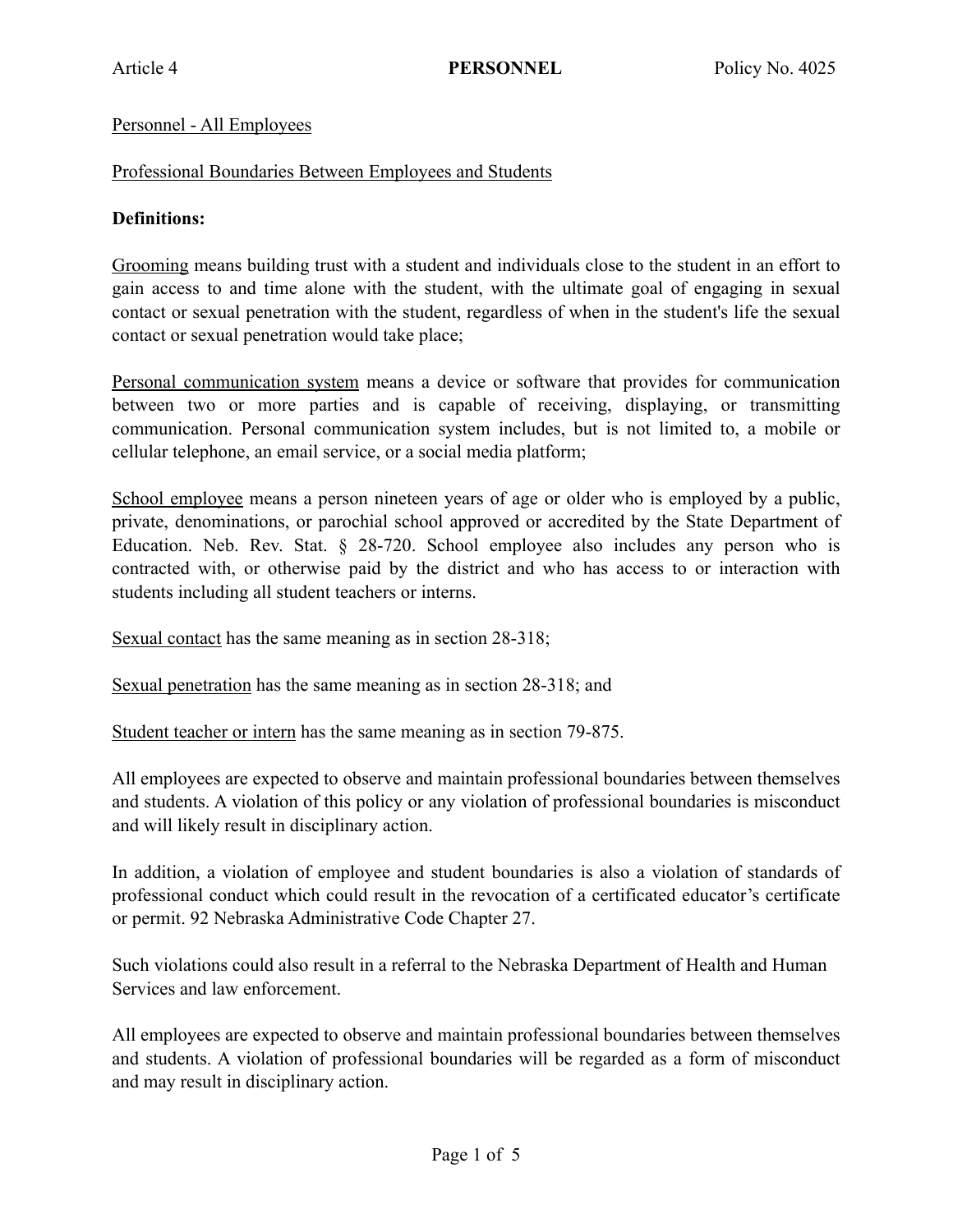# **Prohibited Activity:**

Engaging in any relationship that involves sexual contact or sexual penetration with a student while the student attends the school where the employee works and for one year after the student graduates or otherwise ceases enrollment.

The following is a non-exclusive list of actions that will be regarded as a violation of the professional boundaries that all employees are expected to maintain with all students. In addition, repeatedly engaging in any of these activities or a combination of these activities are examples of grooming as defined in this policy.

- 1. Communication with students through any method not approved or not designated by the school district including social networking apps or websites and texting, or other instant messaging, one-on-one with any students.
- 2. Communication with students on any matters or subjects that do not pertain to school or school-related activities. School or school related activities include student homework, in class activities, school sponsored sports or clubs or any other school-sponsored activity.
- 3. Engaging in any kind of behavior or communication that could be reasonably construed as a sexual advance or respond in any positive manner to a student's sexual advance.
- 4. Being alone with a student anywhere where all doors to such room are closed.
- 5. Showing a student any inappropriate or sexually suggestive material that is not part of classroom lesson or curriculum known to appropriate school authorities.
- 6. Telling jokes with sexual themes or subject matter.
- 7. Invading a student's physical privacy. One example would be walking in on a student changing in a locker room or bathroom when the employee has no duty to be there.
- 8. Intruding on a student's personal physical space in any manner that makes a student uncomfortable.
- 9. Initiating unwanted physical contact.
- 10. Treating one student differently from other students either by providing privileges or failing to enforce school policy or other disciplinary action.
- 11. Discussing an educator's private personal matters with a student and inquiring about a student's private personal matters when no basis for concern about the student's health or safety.
- 12. Providing rides to a student in an employee's personal vehicle without the express written permission of a student's parent or guardian and permission from an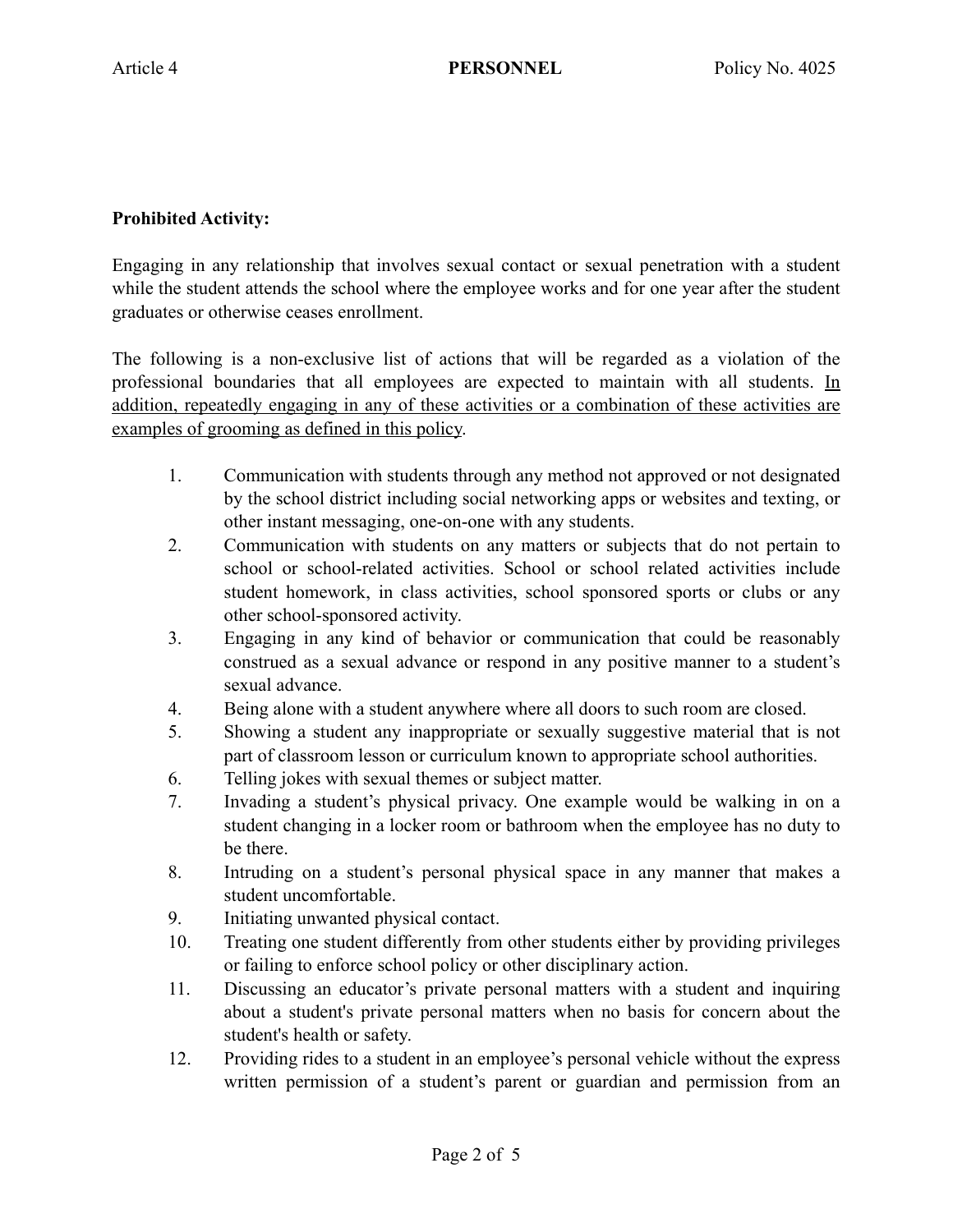administrator unless another school employee is in the vehicle.

- 13. Meeting with a student outside of school for any reason other than a school sponsored activity or event.
- 14. Having a student in an employee's home without a student's parent or appropriate chaperone.
- 15. Giving or receiving gifts to or from one student. A gift to a class or the same gift to a group of students is not prohibited.
- 16. Consuming alcohol in the presence of any student when the student's parent or guardian is not present or consuming illegal drugs in the presence of students at any time.
- 17. Providing alcohol or illegal or unauthorized drugs or medications to a student under any circumstances.
- 18. Any other behavior with could exploit the unique position of trust and authority between a student and employee.

Exceptions to these prohibitions may include:

- 1. Communicating with your own child or another student with whom there is personal relationship that exists independent of that child being a student at the same school where the employee works such as when the student is a relative, neighbor or fellow member of a group or organization outside of the school or school sponsored setting when such communications pertain to such a group or organization.
- 2. An emergency or concern for that student's immediate health or safety.
- 3. A singular chance encounter at a public place provided the encounter provided there is no additional violation of this policy

Except in the case of a true emergency, or an unplanned chance encounter, employees must obtain permission in writing from his or her administrator prior to engaging in such communication.

### **Permissible methods to communicate with students outside of school:**

The Superintendent or Superintendent's designee will circulate to staff the District-approved apps or social media sites that employees may use to communicate with student regarding educationally related topics.

In addition, employees may utilize:

- 1. Text messages that include at least one other adult and a student. The adult may either be the student's parent or guardian or another school employee.
- 2. Use of social media through a district approved social media account as a coach or supervisor of a school sponsored club or activity. However, even approved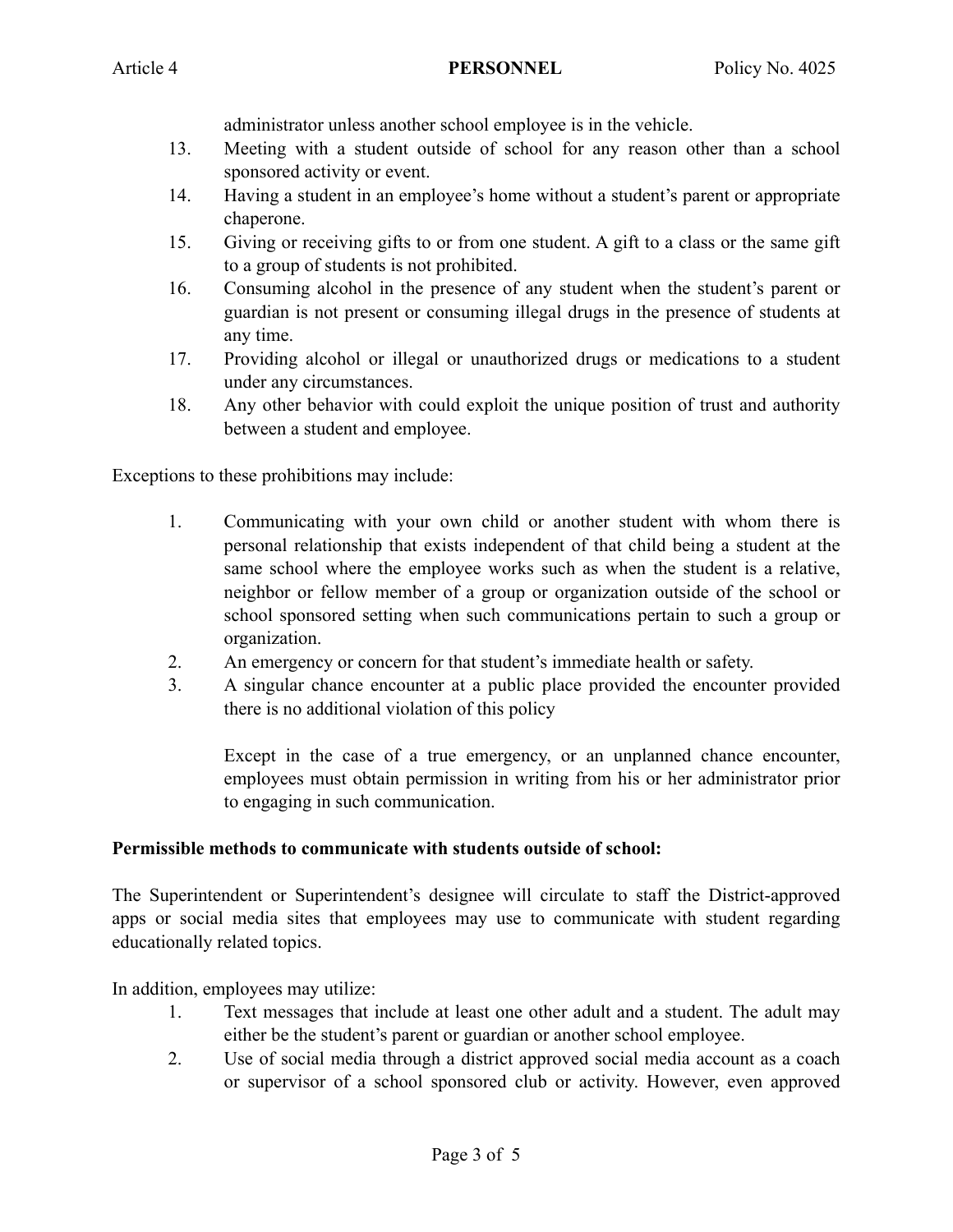social media communication must abide by the standards of professional conduct and must be professional in nature and in the best interest of the school district.

3. Use of the school district email system.

Allowing students to view an educator's social media postings is not a preferred method of communication. Educators are responsible for any social media postings that is viewed by students when such posting violates the standards of professional conduct.

# **Permissible ways to engage with students when the employee has concerns about the student's well-being:**

- 1. Contact the guidance counselor and ensure the student's parent or guardian is aware of your concerns.
- 2. Contact the student's parents or guardian if the concern is not with the parent or guardian.
- 3. If you believe the student is in immediate danger, contact the Nebraska Department of Health and Human Services child abuse hotline or contact law enforcement.

### **Reporting Violations:**

If any school employee violates this policy or has reason to believe another employee has violated this policy, the employee is required to make a report to the superintendent within 24 hours. The school employee also has an obligation to report to the Nebraska Health and Human Services and the Nebraska Department of Education.

The most serious violations shall be reported immediately. The Superintendent shall also ensure a report is made to the Nebraska Department of Education, the Nebraska child abuse and neglect hotline and law enforcement authorities as required by law and notify the school Board President. If the superintendent is the alleged violator or fails to take appropriate steps, the School Board President shall be notified by the school employee.

Students who feel his or her boundaries have been violated or know of another student whose boundaries have been violated may report to any school employee he or she is comfortable to confide in. That school employee will then have an obligation to report as identified above.

Reprisal or retaliation for good faith reports made by students or school employees is itself a